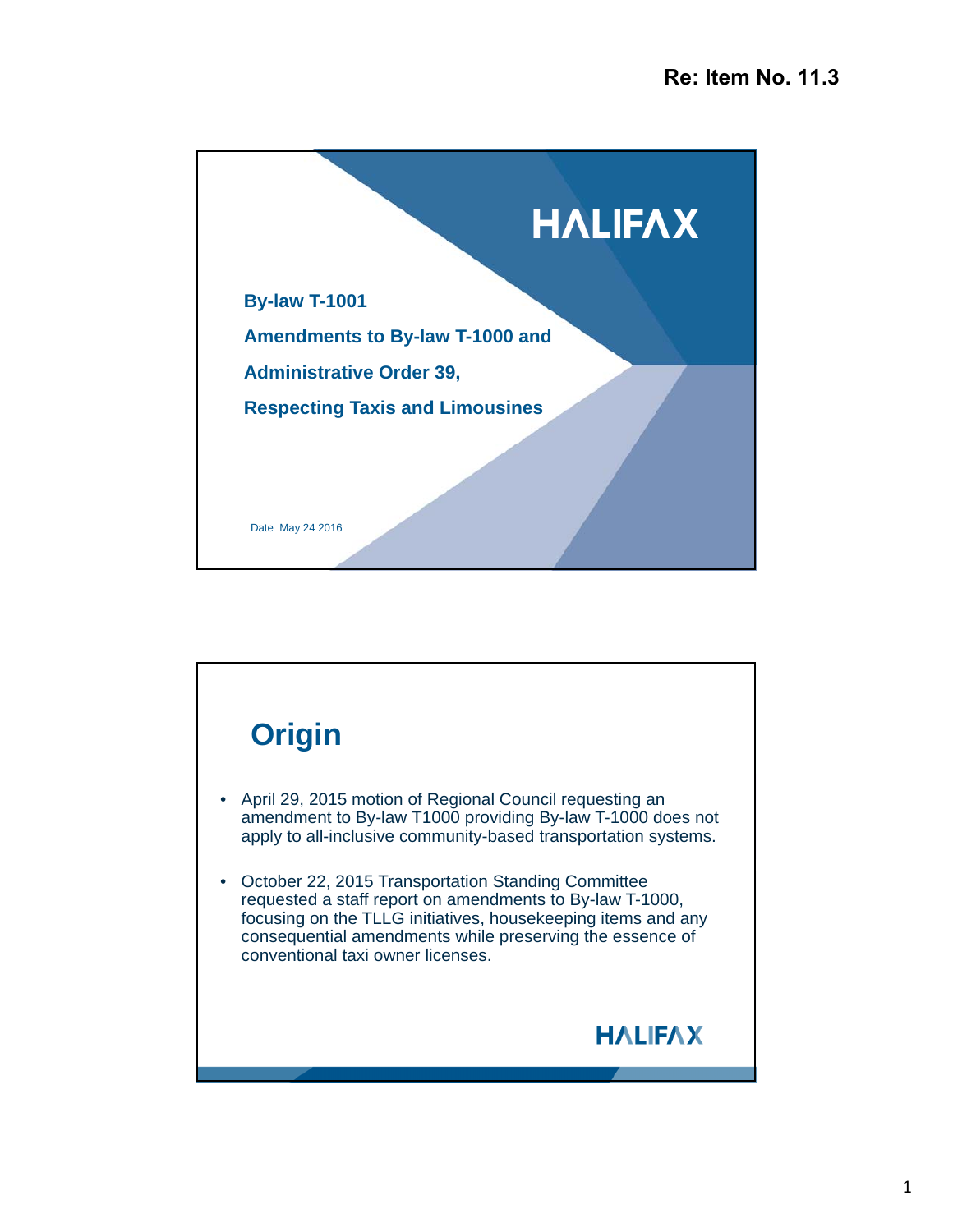

## **Amendments**

#### **TLLG Initiatives**

- Introduction of a Taxicab Passenger/Operator Code of Ethics
- Bridge Tolls currently, the bridge fee that applies is the MacPass rate of \$0.80, recommendation is to charge the "cash fare of the day", currently \$1.00;
- Accessible Taxi recommendation to enhance visibility by mandatory roof-lights, accessible decals on 4 sides of vehicle; - drivers will be held accountable to ensure mobility aids and passenger securement devices are applied; and
- Owner/Operator recommendation that drivers claiming a physical disability must provide updated medical document at renewal; and
	- new vehicles entering the industry must be 7 years of age or newer, the current fleet of vehicles are grandfathered.



**HALIFAX**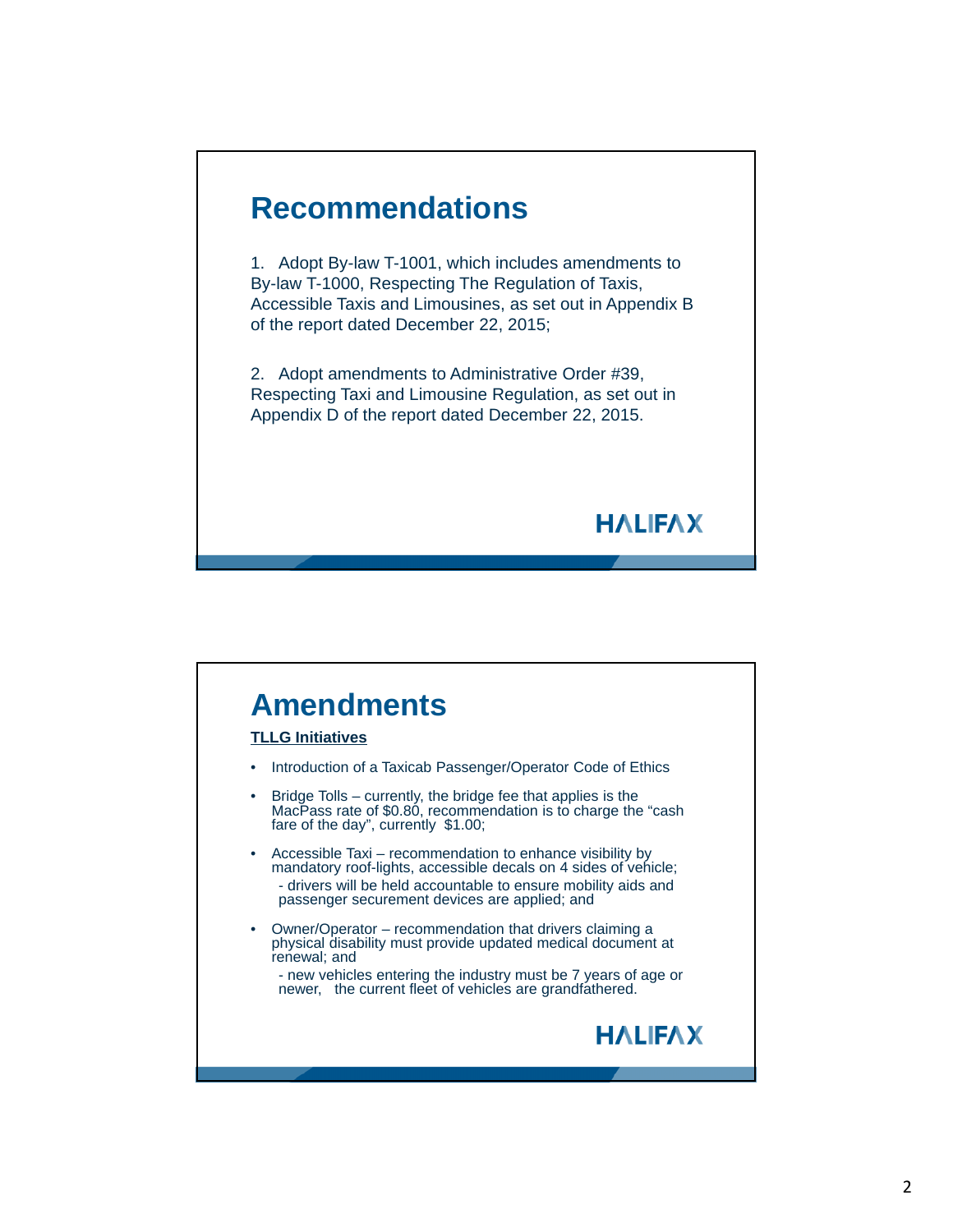